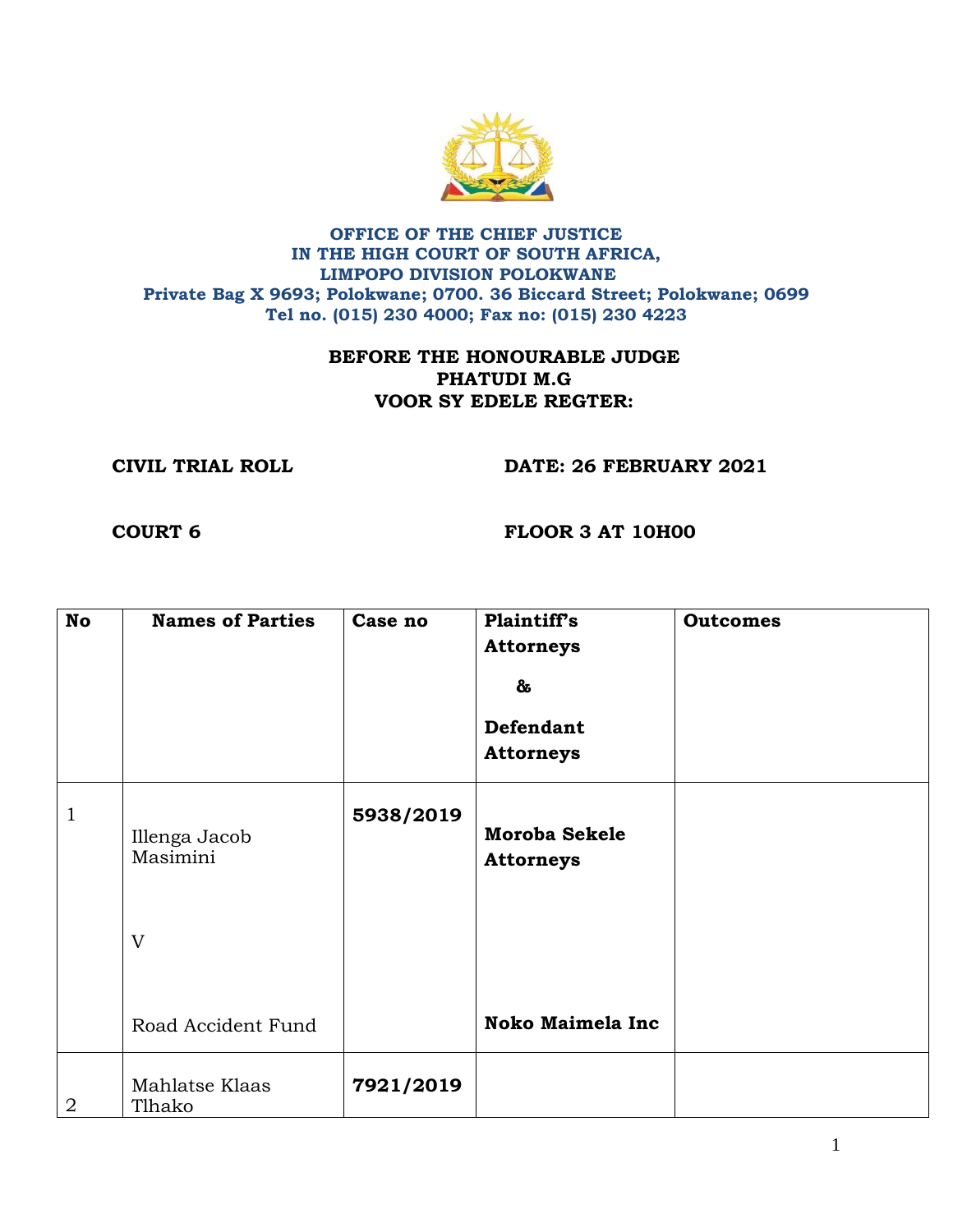|                |                                   |           | Moroba Sekele Att        |  |
|----------------|-----------------------------------|-----------|--------------------------|--|
|                |                                   |           |                          |  |
|                |                                   |           |                          |  |
|                | V                                 |           |                          |  |
|                |                                   |           |                          |  |
|                |                                   |           |                          |  |
|                |                                   |           |                          |  |
|                |                                   |           |                          |  |
|                | Road Accident Fund                |           |                          |  |
|                |                                   |           |                          |  |
| $\mathfrak{S}$ | Anna Phuti Lebepi<br>obo Minor    | 8336/2019 | <b>Moroba Sekele Att</b> |  |
|                |                                   |           |                          |  |
|                |                                   |           |                          |  |
|                |                                   |           |                          |  |
|                | V                                 |           |                          |  |
|                |                                   |           |                          |  |
|                |                                   |           |                          |  |
|                |                                   |           |                          |  |
|                | Road Accident Fund                |           |                          |  |
|                |                                   |           |                          |  |
| $\overline{4}$ | Hellen Mapula Tapala<br>obo Minor | 8337/2019 | Moroba Sekele Att        |  |
|                |                                   |           |                          |  |
|                |                                   |           |                          |  |
|                |                                   |           |                          |  |
|                | V                                 |           |                          |  |
|                |                                   |           |                          |  |
|                |                                   |           |                          |  |
|                |                                   |           |                          |  |
|                | Road Accident Fund                |           |                          |  |
|                |                                   |           |                          |  |
| 5              | Kgabo Mabel                       | 315/2016  |                          |  |
|                | Makhafola                         |           | PMK Tladi &              |  |
|                |                                   |           | <b>Associates</b>        |  |
|                |                                   |           |                          |  |
|                | V                                 |           |                          |  |
|                |                                   |           |                          |  |
|                |                                   |           |                          |  |
|                | Road Accident Fund                |           |                          |  |
|                |                                   |           |                          |  |
| 6              | Magowa Marcia                     | 1987/2015 |                          |  |
|                |                                   |           | Nakedi Banda Att         |  |
|                |                                   |           |                          |  |
|                |                                   |           |                          |  |
|                |                                   |           |                          |  |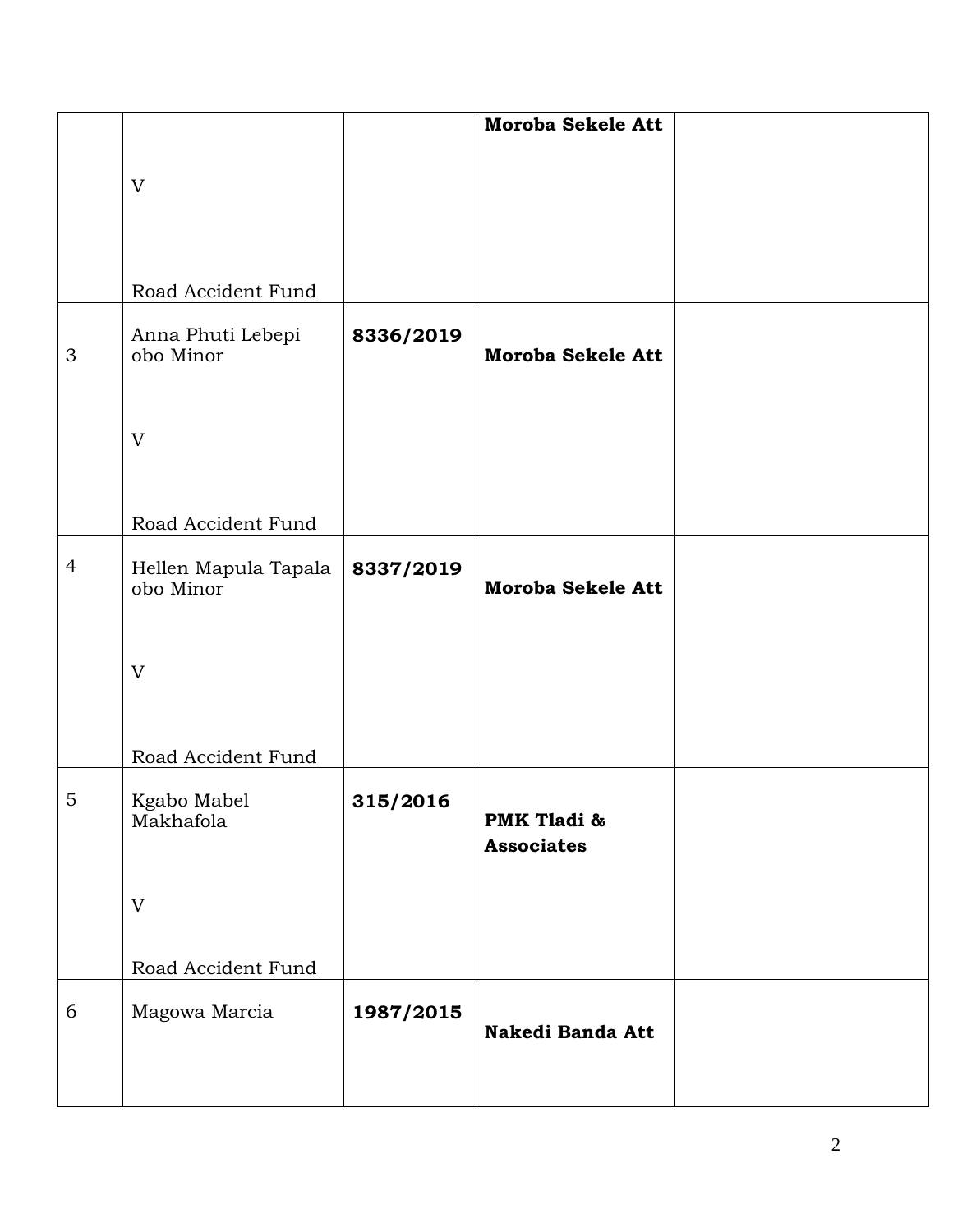|                | $\mathbf V$                  |           |                  |  |
|----------------|------------------------------|-----------|------------------|--|
|                |                              |           |                  |  |
|                |                              |           |                  |  |
|                | Road Accident Fund           |           |                  |  |
| $\overline{7}$ | Carel Makhudu<br>Makwela     | 1782/2019 | Shabangu B Att   |  |
|                |                              |           |                  |  |
|                | $\mathbf V$                  |           |                  |  |
|                | Road Accident Fund           |           |                  |  |
| 8              | Maluleke Lungile<br>Sunnette | 4272/2018 | NN Mahumani Inc  |  |
|                | V                            |           |                  |  |
|                | Road Accident Fund           |           |                  |  |
| 9              | Godfrey Mathebula            | 1345/2018 | TG Hlungwani Inc |  |
|                | $\mathbf V$                  |           |                  |  |
|                | Road Accident Fund           |           |                  |  |
| 10             | Khutso Given<br>Kubjana      | 970/2019  | TT Malahlela Att |  |
|                | $\mathbf V$                  |           |                  |  |
|                |                              |           |                  |  |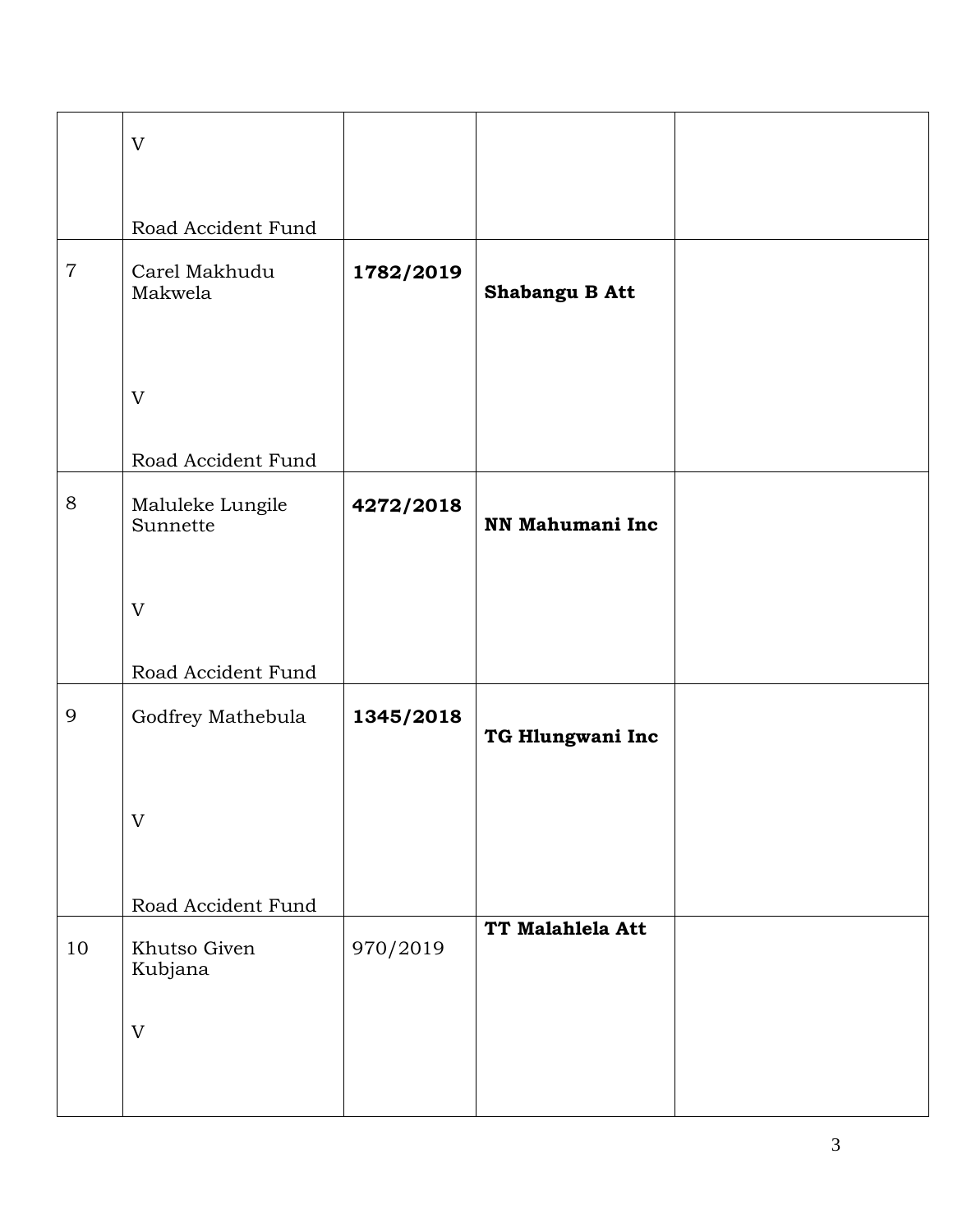|    | Road Accident Fund                   |           | Road Accident<br>Fund        |  |
|----|--------------------------------------|-----------|------------------------------|--|
| 11 | Machabe Eddy                         | 3982/2019 | NN Mahumani Inc              |  |
|    | V                                    |           |                              |  |
|    | Road Accident Fund                   |           | <b>Road Accident</b><br>Fund |  |
| 12 | Ndlovu Voni                          | 5930/2019 | <b>Selolo Tlou Inc</b>       |  |
|    | V                                    |           |                              |  |
|    | Road Accident Fund                   |           |                              |  |
| 13 | Fana Daniel Mogane                   | 3010/2015 | TT Malahlela Att             |  |
|    | V                                    |           |                              |  |
|    | Road Accident Fund                   |           |                              |  |
| 14 | Kganakga Moloko<br>Emishen & 1 Other | 238/2014  | <b>Moloko Phoko Att</b>      |  |
|    | V                                    |           |                              |  |
|    | Road Accident Fund                   |           |                              |  |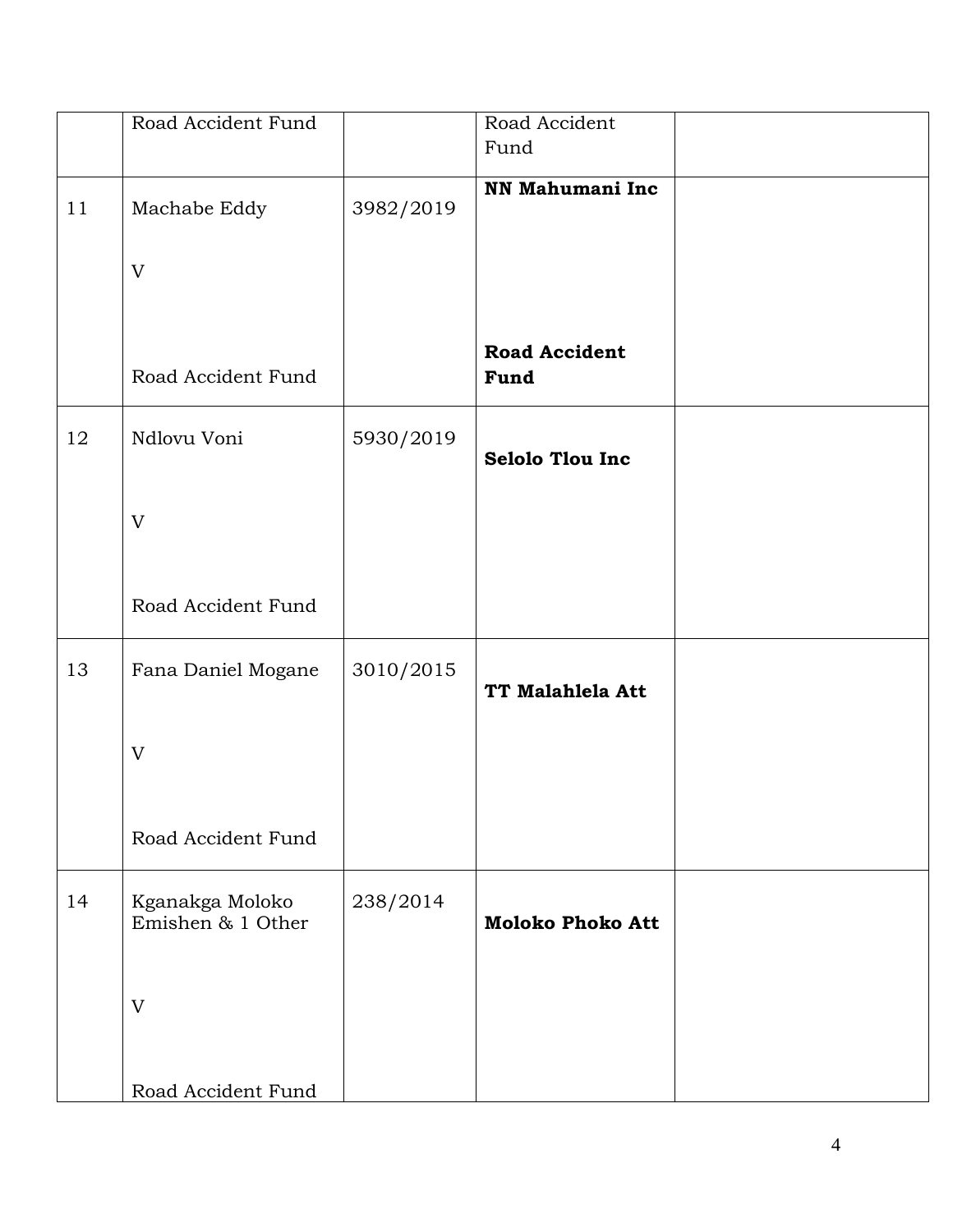| 15     | Moloko Emishen<br>Kganakga    | 7088/2017 | <b>Moloko Phoko Att</b> |  |
|--------|-------------------------------|-----------|-------------------------|--|
|        | V                             |           |                         |  |
|        | Road Accident fund            |           |                         |  |
| 16     | Mathabane Kenneth<br>Sefala   | 7914/2019 | PE Mashola & Co         |  |
|        | $\mathbf V$                   |           |                         |  |
|        | Road Accident Fund            |           |                         |  |
| $17\,$ | Rebecca Manamela              | 7772/2019 | P.E Mashola & Co        |  |
|        | V                             |           |                         |  |
|        | Road Accident Fund            |           |                         |  |
| 18     | Khoza Zwanga                  |           |                         |  |
|        | V                             |           |                         |  |
|        | Road Accident Fund            |           |                         |  |
| 19     | Rasetja Johanna<br>Mathabatha | 6398/2018 |                         |  |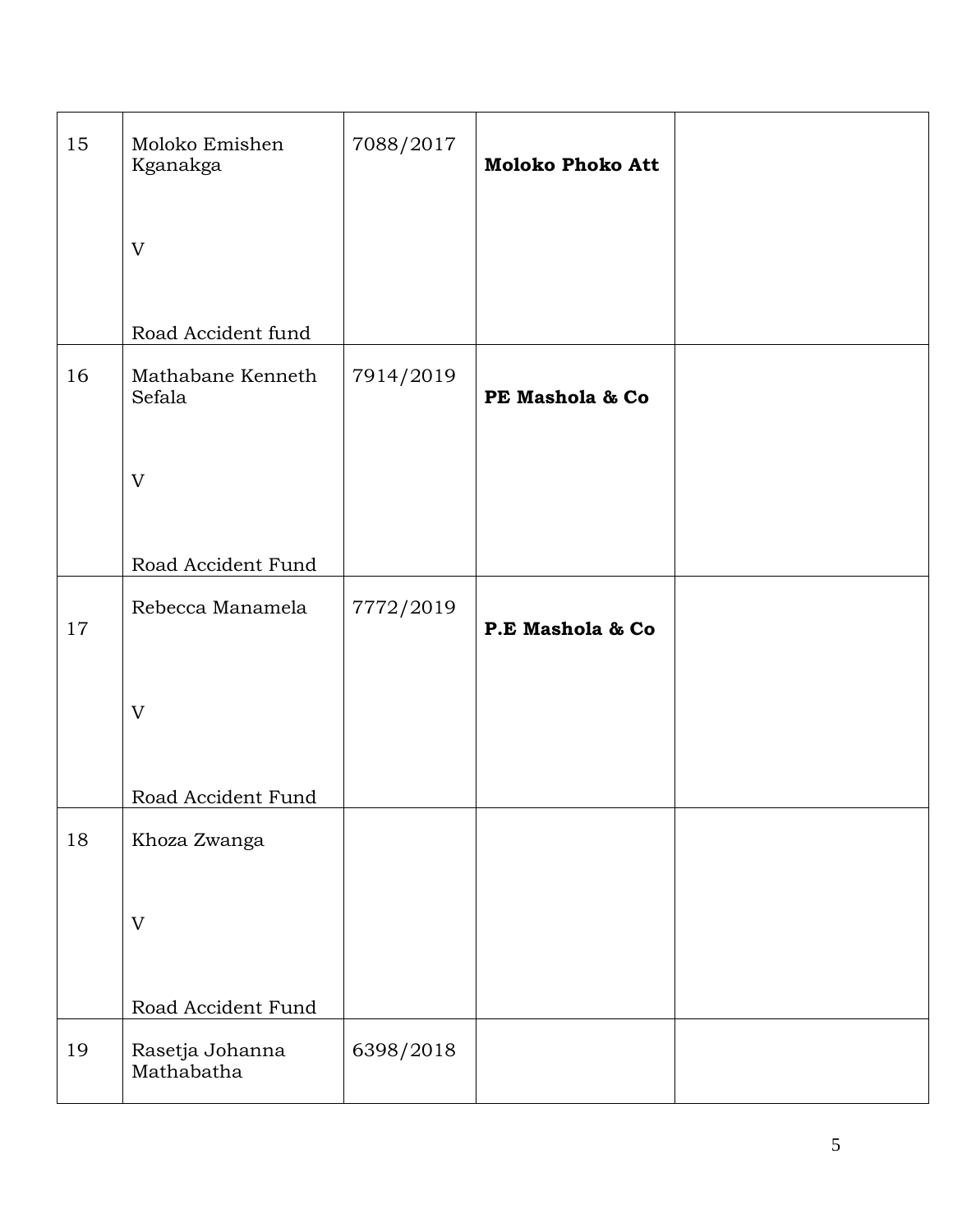|            | $\mathbf V$                                            |           | <b>Mahlatse Mokoape</b><br>Att |  |
|------------|--------------------------------------------------------|-----------|--------------------------------|--|
|            | Road Accident Fund                                     |           |                                |  |
|            |                                                        |           | <b>Road Accident</b>           |  |
| 20         | Madzamba Aduwa                                         | 182/2020  | <b>NK Vukeya Att</b>           |  |
|            | $\mathbf V$                                            |           |                                |  |
|            |                                                        |           |                                |  |
| 21         | Road Accident Fund<br>Nkuna Nkateko<br><b>Beatrice</b> | 2367/2016 | Mvundlela & Ass                |  |
|            | V                                                      |           |                                |  |
|            | Road Accident Fund                                     |           | State Att, Plk                 |  |
| ${\bf 22}$ | Lorraine Bell                                          | 639/2019  | Mvundlela & Ass                |  |
|            | V                                                      |           |                                |  |
|            | Road Accident Fund                                     |           | <b>Noko Maimela Inc</b>        |  |
| 23         |                                                        | 4721/2017 |                                |  |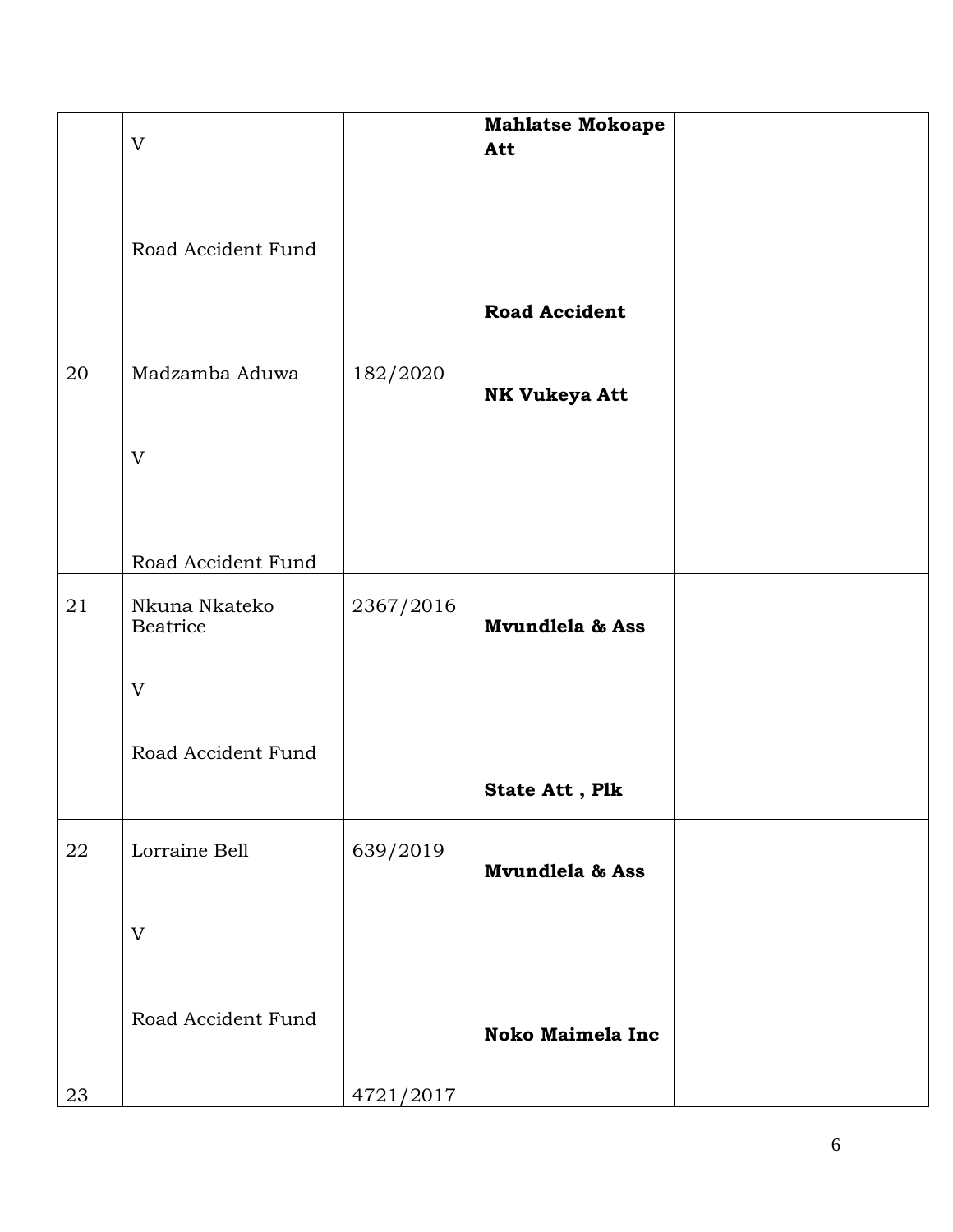|    | Nkoana Itumeleng<br>Ruthern |           | Mphela & Ass                 |  |
|----|-----------------------------|-----------|------------------------------|--|
|    | V                           |           |                              |  |
|    | Road Accident Fund          |           | <b>Road Accident</b><br>Fund |  |
| 24 | Serage Setati Jerry         | 1569/2018 | Mphela & Ass                 |  |
|    | V                           |           |                              |  |
|    | Road Accident Fund          |           |                              |  |
| 25 | Maupa Menro Matlala         | 2560/2018 | Mphela & Ass                 |  |
|    | V                           |           |                              |  |
|    | Road Accident Fund          |           | <b>Road Accident</b><br>Fund |  |
| 26 | Seshudu Isaac<br>Ramohlale  | 2879/2016 | TT Malahlela Att             |  |
|    | V                           |           |                              |  |
|    |                             |           |                              |  |
|    | Road Accident Fund          |           |                              |  |
|    |                             | 5567/2019 |                              |  |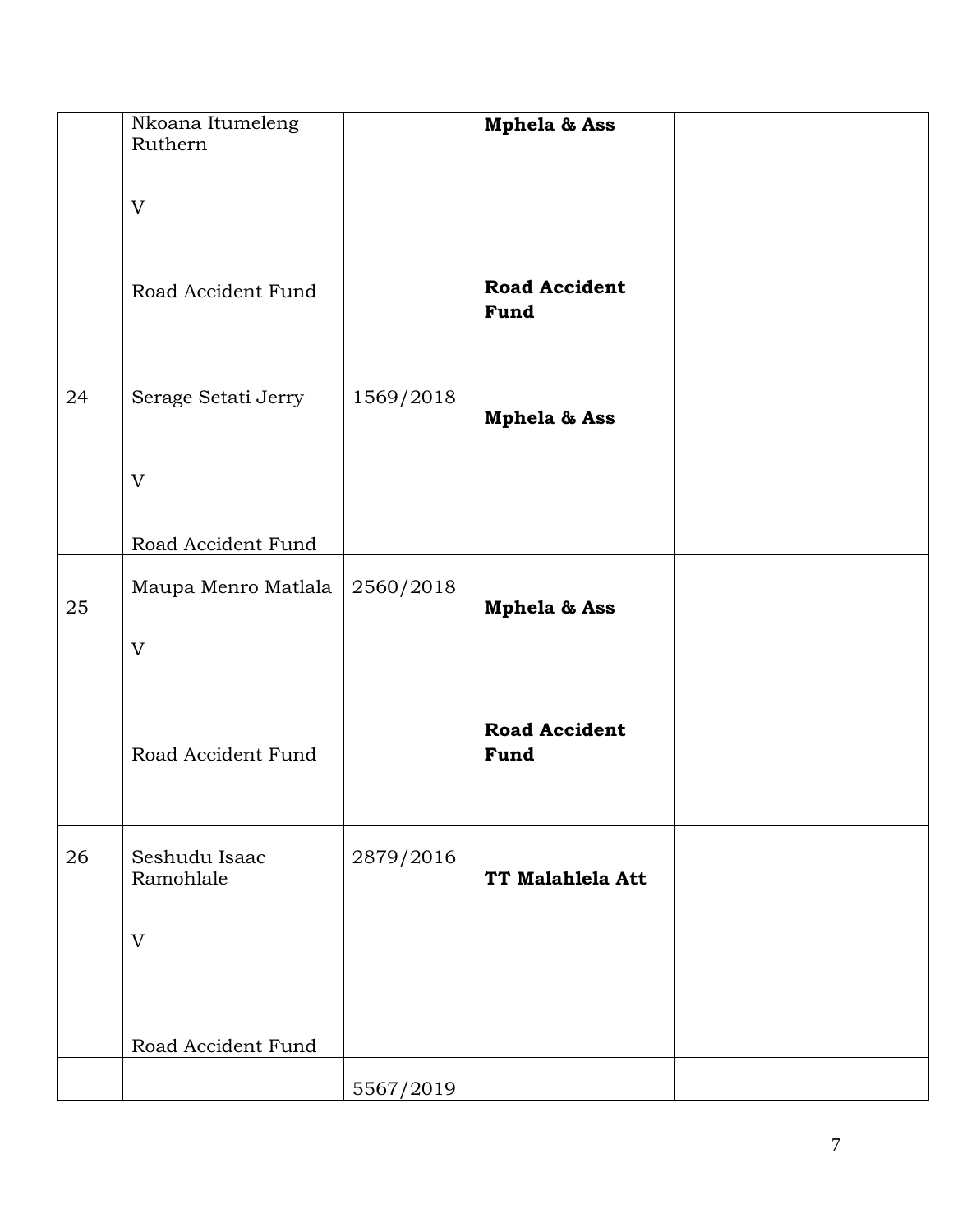| 27 | Job Mafatane<br>Raseona   |           | TT Malahlela Att             |  |
|----|---------------------------|-----------|------------------------------|--|
|    |                           |           |                              |  |
|    | V                         |           |                              |  |
|    |                           |           |                              |  |
|    | Road Accident Fund        |           |                              |  |
| 28 | Matjipa Gauta             | 5158/2017 | TT Malahlela Att             |  |
|    |                           |           |                              |  |
|    | V                         |           |                              |  |
|    |                           |           |                              |  |
|    | Road Accident Fund        |           |                              |  |
| 29 | Mothapo Makapu<br>Romeo   | 5598/2019 | Thids Att                    |  |
|    |                           |           |                              |  |
|    | V                         |           |                              |  |
|    |                           |           | <b>Rachone Inc</b>           |  |
|    | Road Accident Fund        |           |                              |  |
| 30 | Malose Mashishi           | 1523/2019 | <b>Maloka Thulare</b><br>Att |  |
|    |                           |           |                              |  |
|    | V                         |           |                              |  |
|    |                           |           |                              |  |
|    | Road Accident Fund        |           | Pule Inc                     |  |
| 31 | Malose Isaac<br>Mokonyane | 666/2012  |                              |  |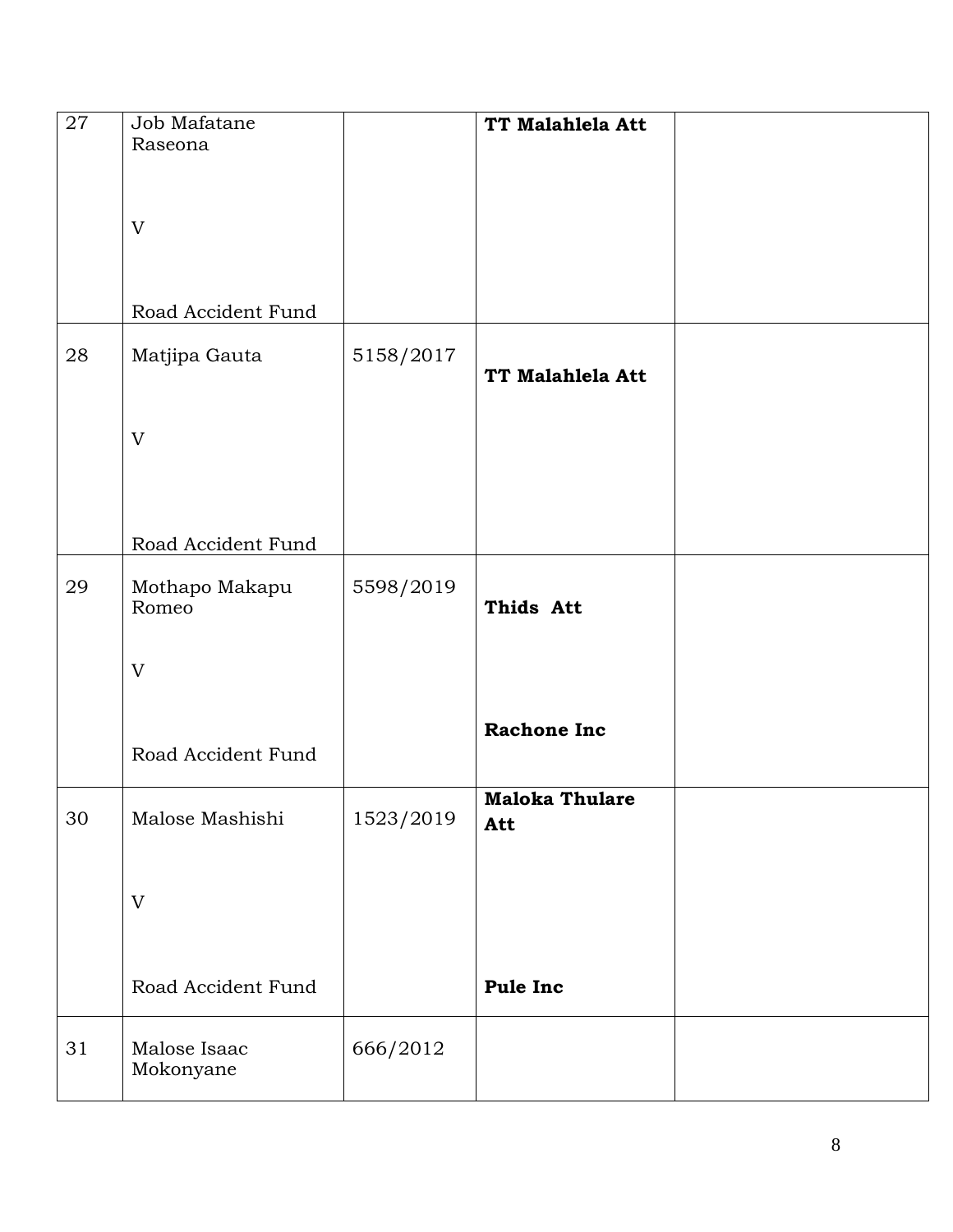|    | V<br>Road Accident Fund                |          | <b>Maloka Thulare</b><br>Att        |  |
|----|----------------------------------------|----------|-------------------------------------|--|
| 32 | Makwela Abram<br>Madutlela             | 572/2019 | Oosthuizen & D-<br><b>Steyn Att</b> |  |
|    | V                                      |          |                                     |  |
|    | Road Accident Fund                     |          | <b>Road Accident</b><br>Fund        |  |
| 33 | Tubake Mosadi Thaba                    |          | P.E Mashola Inc                     |  |
|    | V                                      |          |                                     |  |
| 34 | Road Accident Fund<br>Sathekge Moalosi |          |                                     |  |
|    | Joseph                                 |          |                                     |  |
|    | V                                      |          |                                     |  |
|    |                                        |          |                                     |  |
|    | Road Accident Fund                     |          |                                     |  |
| 35 | Phataka Voneka<br>Shollen              | 208/2020 | NK Vukeya Inc                       |  |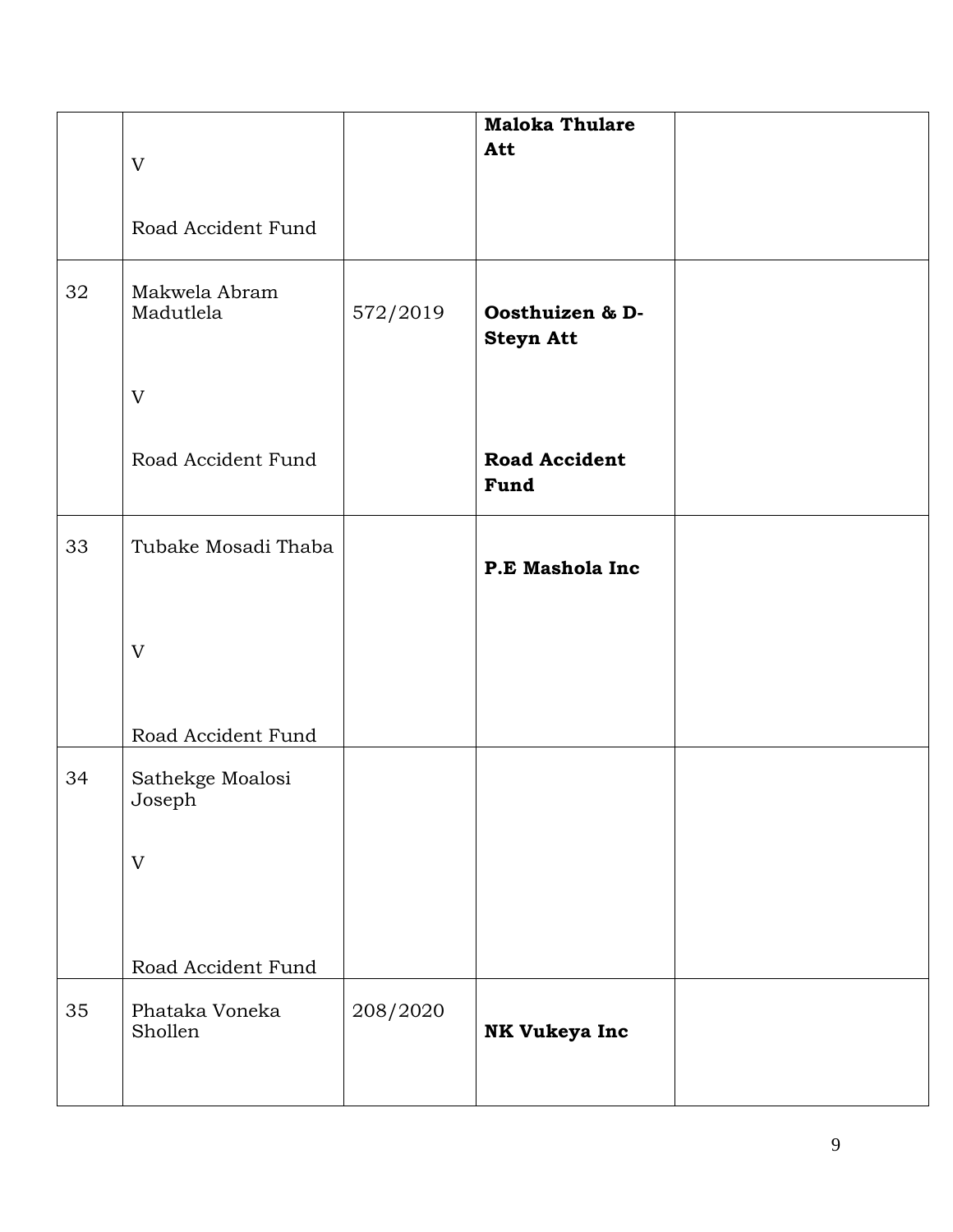|    | $\overline{\mathrm{V}}$                              |           |                          |  |
|----|------------------------------------------------------|-----------|--------------------------|--|
|    | Road Accident Fund                                   |           |                          |  |
| 36 | Maropeng Portia<br>Laone                             | 2325/2015 | <b>Moloko Phoko Att</b>  |  |
|    | V                                                    |           |                          |  |
|    | Road Accident Fund                                   |           |                          |  |
| 37 | Ellesten Khomotso<br>Matlala                         | 5747/2019 | L.P Mkhabela Att         |  |
|    | V                                                    |           |                          |  |
|    | Road Accident Fund                                   |           |                          |  |
| 38 | Khutso Johanna<br>Moseri obo Dorcus<br>Tebogo Moseri | 974/2018  | LP Mkhabela Att          |  |
|    | V                                                    |           |                          |  |
|    | Road Accident Fund                                   |           |                          |  |
| 39 | Malesela Jonas<br>Setlau                             | 8047/2019 | Makwela &<br>Mabotja Inc |  |
|    | V                                                    |           |                          |  |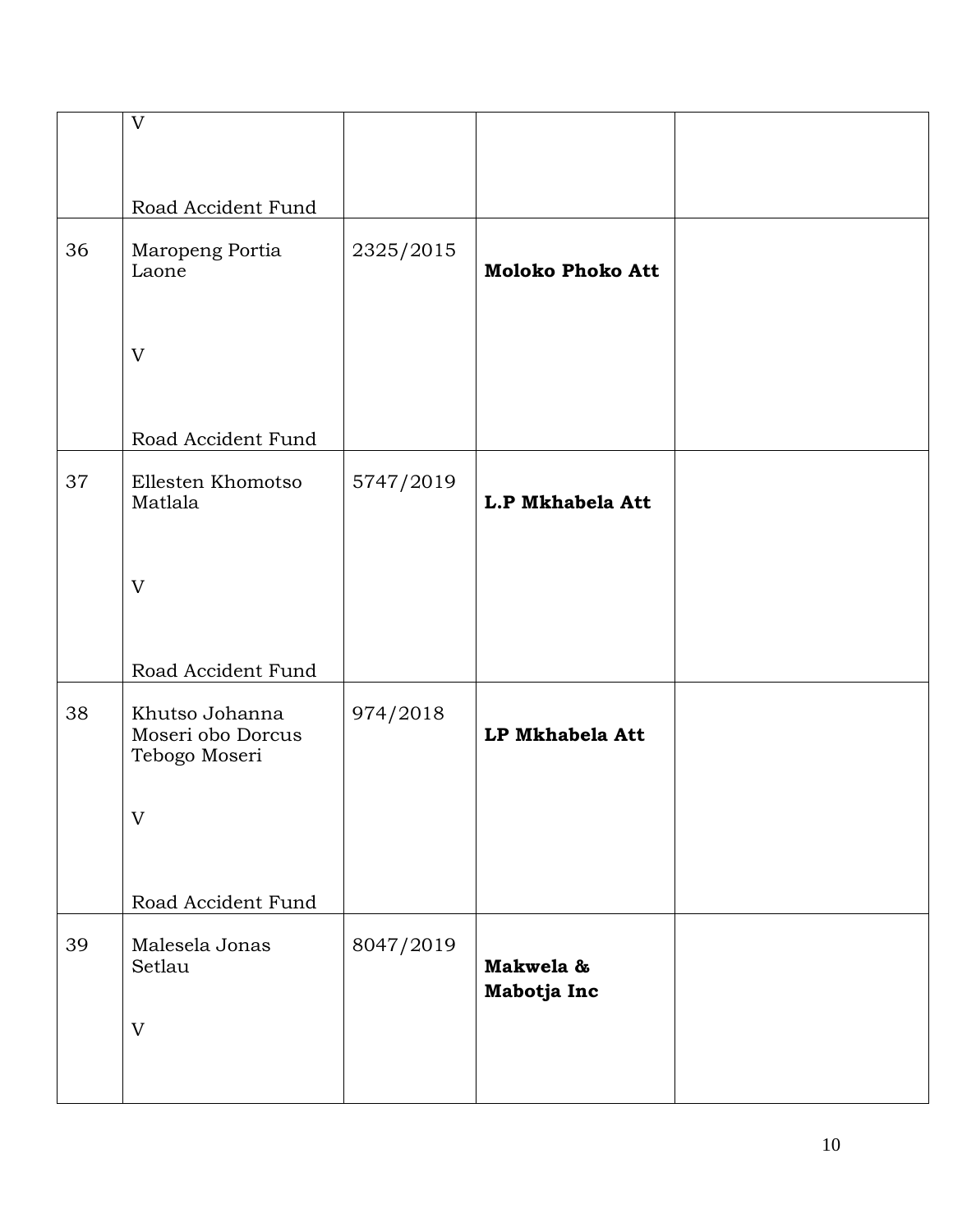|    | Road Accident Fund                        |           |                                       |  |
|----|-------------------------------------------|-----------|---------------------------------------|--|
| 40 | Michaele Du Toit<br>(born MOLLENTZE)<br>V | 1780/2019 | <b>Dawie Beyers Att</b><br>Inc        |  |
|    | Johannes Martinus<br>Du Toit              |           |                                       |  |
| 41 | Tlou Gilbert Pole<br>V                    | 50/2012   | <b>PMK Tladi &amp; Ass</b>            |  |
|    | Road Accident Fund                        |           | <b>Road Accident</b><br>Fund          |  |
| 42 | Ngobeni Israel<br>V                       | 3713/2018 | Shiviri Manzini<br><b>Masetla INC</b> |  |
|    | Road Accident Fund                        |           | <b>Road Accident</b><br>Fund          |  |
| 43 | Ntswaki Elisa Mokoka  <br>V               | 1749/2018 | <b>Maloka Thulare</b><br>Att          |  |
|    | Road Accident Fund                        |           | Mathobo, Rambau<br>& Sigogo Att       |  |
| 44 |                                           | 3467/2016 |                                       |  |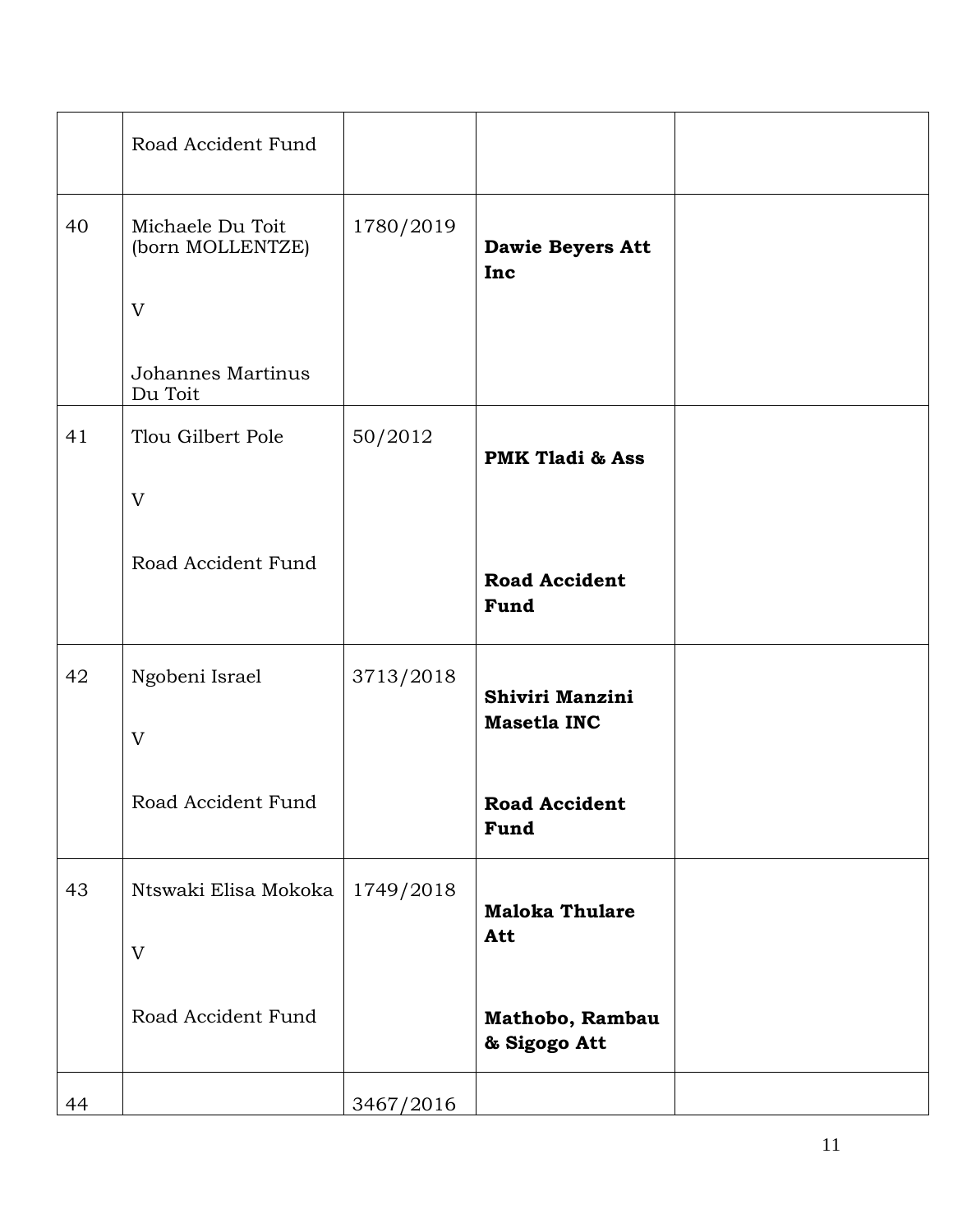|    | Motlalepula Margaret<br>Maenetja |           | <b>Maloka Thulare</b><br>Att |  |
|----|----------------------------------|-----------|------------------------------|--|
|    | V                                |           |                              |  |
|    | Road Accident Fund               |           | <b>Road Accident</b><br>Fund |  |
| 45 | Oscar Mothla<br>V                | 2801/2020 | <b>Maloka Thulare</b><br>Att |  |
|    | Road Accident Fund               |           | <b>Road Accident</b><br>Fund |  |
| 46 | Bosoga Tshepo Jan<br>V           | 3993/2016 | <b>Maloka Thulare</b><br>Att |  |
|    | Road Accident Fund               |           | <b>Noko Maimela INC</b>      |  |
| 47 | <b>Enock Chimbetete</b>          | 5967/2018 | <b>Maloka Thulare</b>        |  |
|    | V                                |           | Att                          |  |
|    | Road Accident Fund               |           | <b>Noko Maimela INC</b>      |  |
| 48 | Foromo Metse Maria<br>V          | 4088/2019 | <b>Maloka Thulare</b><br>Att |  |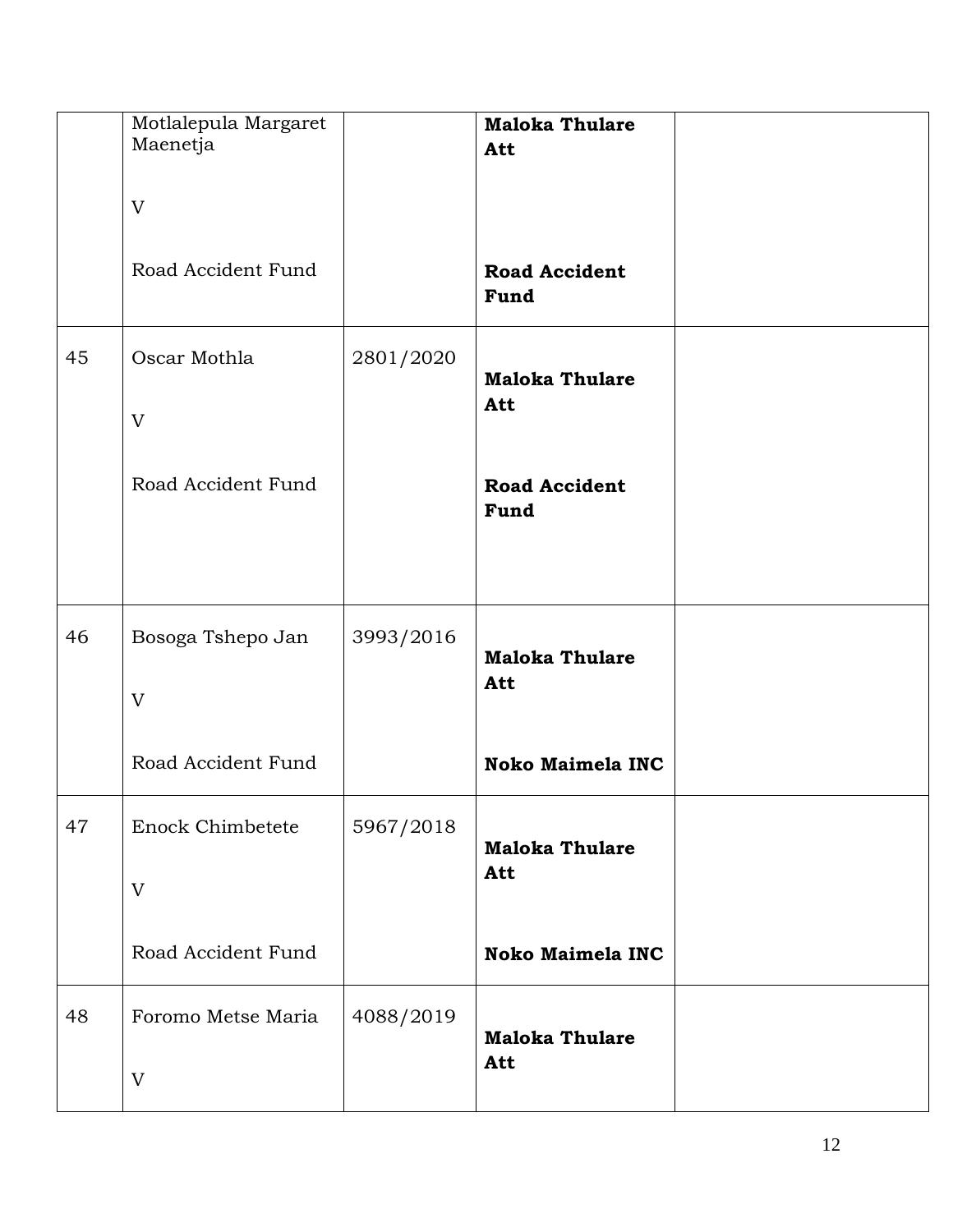|    | Road Accident Fund           |           | Pule INC                      |  |
|----|------------------------------|-----------|-------------------------------|--|
| 49 | Matlou July Alpheus          | 5427/2016 | <b>Maloka Thulare</b>         |  |
|    | V                            |           | Att                           |  |
|    | Road Accident Fund           |           | <b>Noko Maimela INC</b>       |  |
| 50 | Nthabiseng Ralekgogo         | 3961/2016 | <b>Maloka Thulare</b><br>Att  |  |
|    | V                            |           |                               |  |
|    | Road Accident Fund           |           | <b>Road Accident</b><br>Fund  |  |
| 51 | Leshaba Mothupi<br>Caroline  | 1216/2017 | Mphela &<br><b>Associates</b> |  |
|    | $\mathbf V$                  |           |                               |  |
|    | Road Accident Fund           |           | Pule INC                      |  |
| 52 | Mangwale Rejoyce<br>Matabole | 1940/2017 | Mphela &<br><b>Associates</b> |  |
|    | $\overline{V}$               |           |                               |  |
|    | Road Accident Fund           |           | <b>Road Accident</b><br>Fund  |  |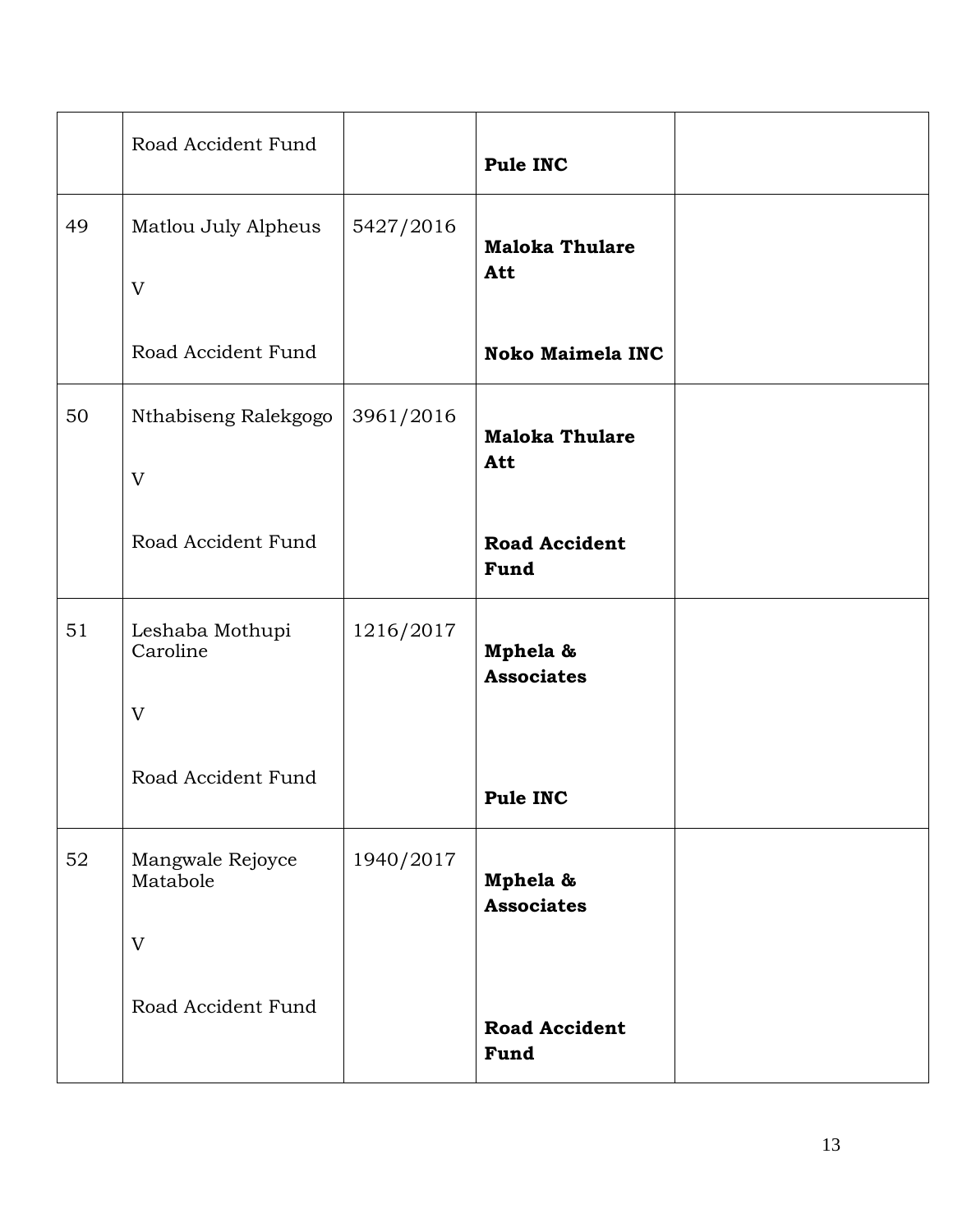| 53 | Mckelvery Catharina<br>Alletta<br>V                               | 5173/2017 | Mphela &<br><b>Associates</b>   |  |
|----|-------------------------------------------------------------------|-----------|---------------------------------|--|
|    | Road Accident Fund                                                |           | <b>Road Accident</b><br>Fund    |  |
| 54 | Mabona Bathabile<br>Paulina obo<br>Mahlangu Bhekiwe               | 4514/2016 | Mphela &<br><b>Associates</b>   |  |
|    | V                                                                 |           |                                 |  |
|    | Road Accident Fund                                                |           | Mathobo, Rambau<br>& Sigogo Att |  |
| 55 | Nkosi Naeyoka Alletta                                             | 3042/2016 | Mphela &<br><b>Associates</b>   |  |
|    | V                                                                 |           |                                 |  |
|    | Road Accident Fund                                                |           | <b>Road Accident</b><br>Fund    |  |
| 56 | Advocate<br>Sekhukhune<br>Philadephia Refetse<br>obo Mathe Thembi | 5818/2016 | Mphela &<br><b>Associates</b>   |  |
|    | V                                                                 |           |                                 |  |
|    | Road Accident Fund                                                |           | <b>Road Accident</b><br>Fund    |  |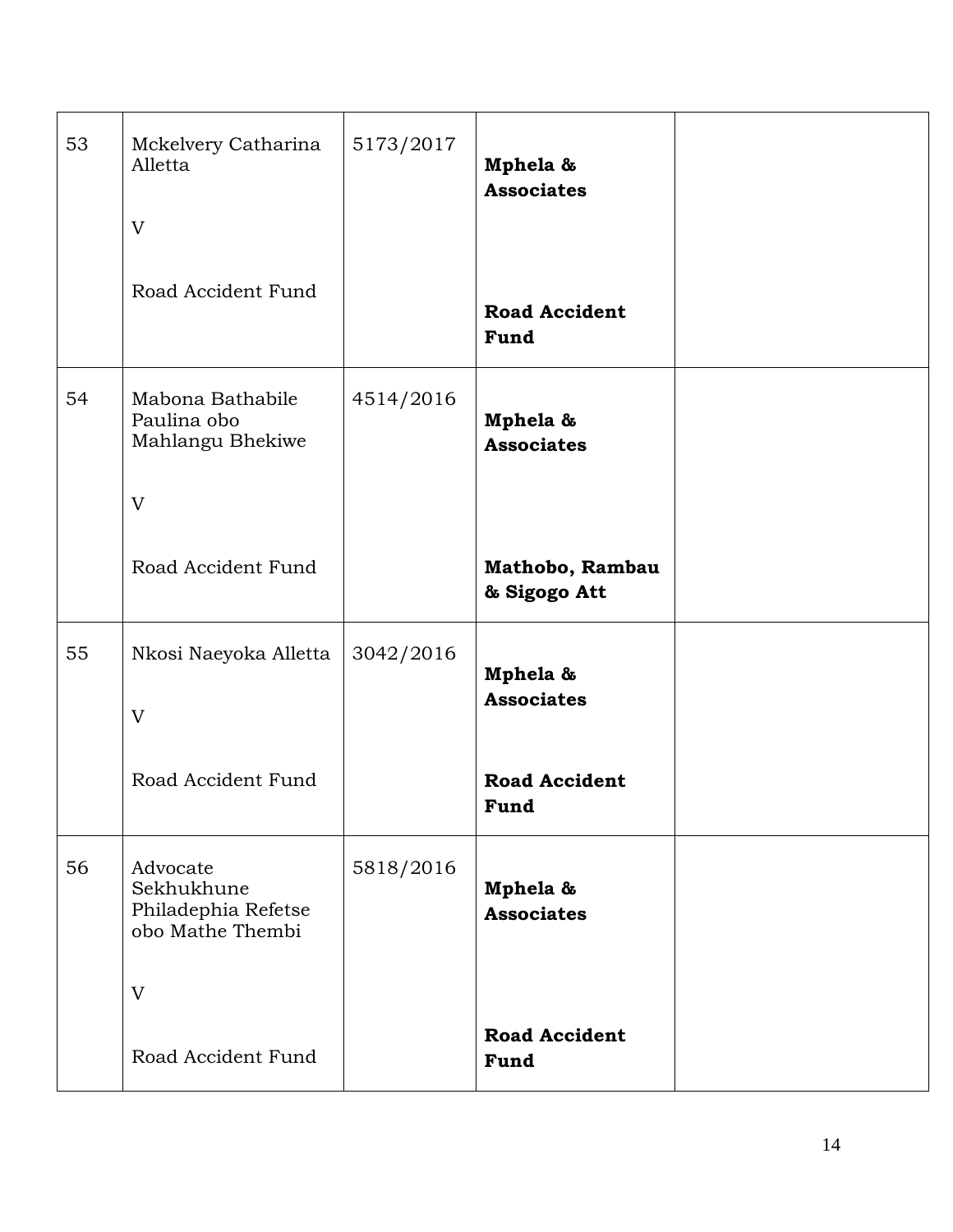| 57 | Francois Wilhelmus<br>Conradie<br>V                        | 7945/2017 | Oosthuizen &<br>Steyn att       |  |
|----|------------------------------------------------------------|-----------|---------------------------------|--|
|    | Road Accident Fund                                         |           | <b>Road Accident</b><br>Fund    |  |
| 58 | Mkhawana Jublyn<br>obo Minors                              | 1075/2020 | T Chabalala INC                 |  |
|    | V                                                          |           |                                 |  |
|    | Road Accident Fund                                         |           | Mathobo, Rambau<br>& Sigogo Att |  |
| 59 | Selowa Phetole<br>Patrick                                  | 5799/2017 | Mafetse Mogashoa<br>Att         |  |
|    | V                                                          |           |                                 |  |
|    | Road Accident Fund                                         |           | <b>Road Accident</b><br>Fund    |  |
| 60 | Dolamo Ledingwane<br>Habakuk obo Mosa<br>Masilo Selamolela | 4716/2018 | <b>Mohlolo Mashego</b><br>Att   |  |
|    | V                                                          |           |                                 |  |
|    | Road Accident Fund                                         |           | <b>Road Accident</b><br>Fund    |  |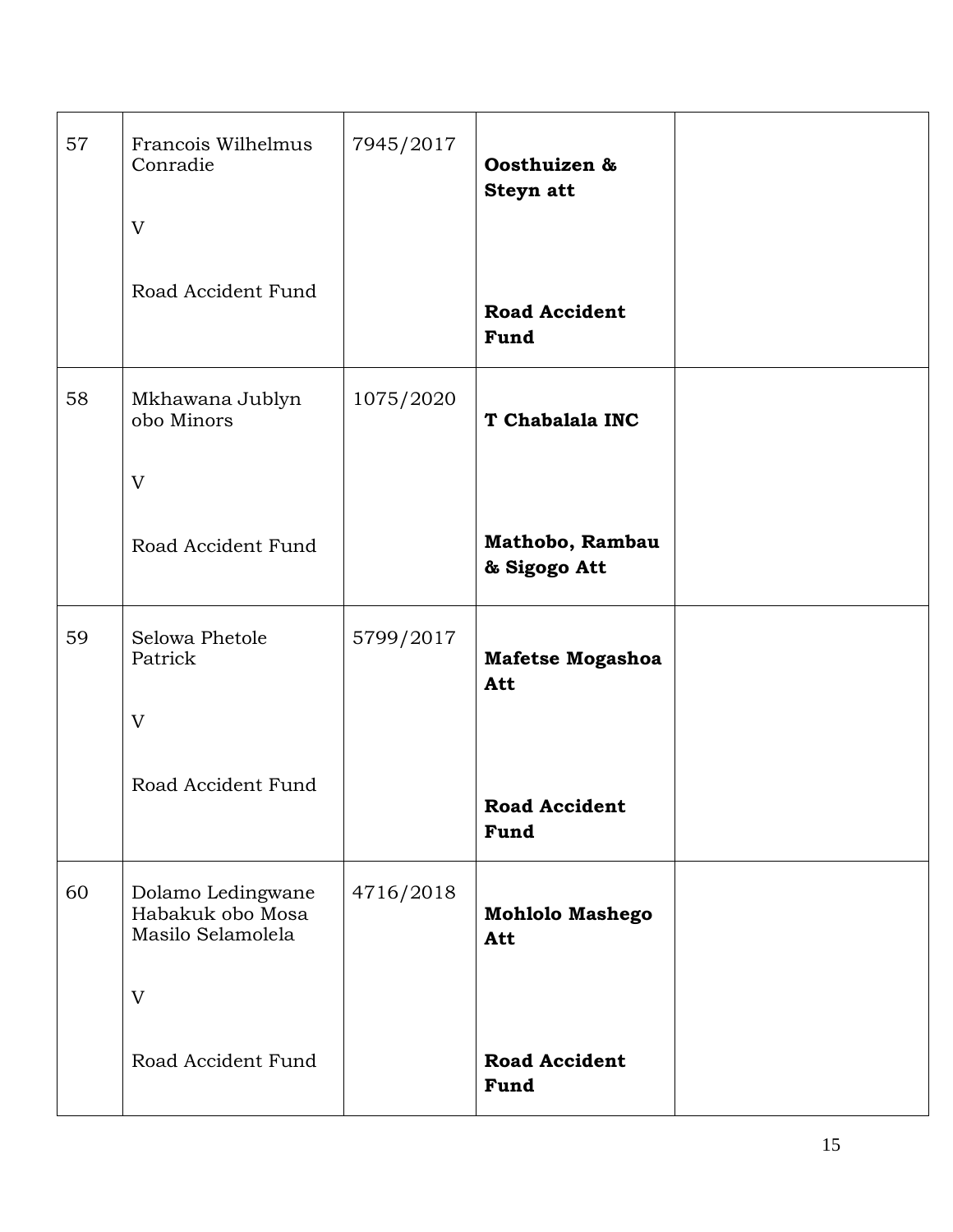| 61 | Tracy Nkuna & 2<br>Others     | 3297/2020      | <b>JE Risaba Att</b>         |  |
|----|-------------------------------|----------------|------------------------------|--|
|    | V                             |                |                              |  |
|    | Road Accident Fund            |                | <b>Road Accident</b><br>Fund |  |
| 62 | Kwena Solomon<br>Moloko       | B8614/201<br>9 | <b>HLM Mamabolo</b><br>Att   |  |
|    | V                             |                |                              |  |
|    | Road Accident Fund            |                | <b>Road Accident</b><br>Fund |  |
| 63 | Lehlogonolo Brentan<br>Phasha | 766/2017       | <b>HLM Mamabolo</b><br>Att   |  |
|    | V                             |                |                              |  |
|    | Road Accident Fund            |                | <b>Road Accident</b><br>Fund |  |
| 64 | Shoba Mahuba<br>Khotjo        | 7538/2018      | <b>MT Ramabala Att</b>       |  |
|    | V                             |                |                              |  |
|    | Road Accident Fund            |                | <b>Road Accident</b><br>Fund |  |